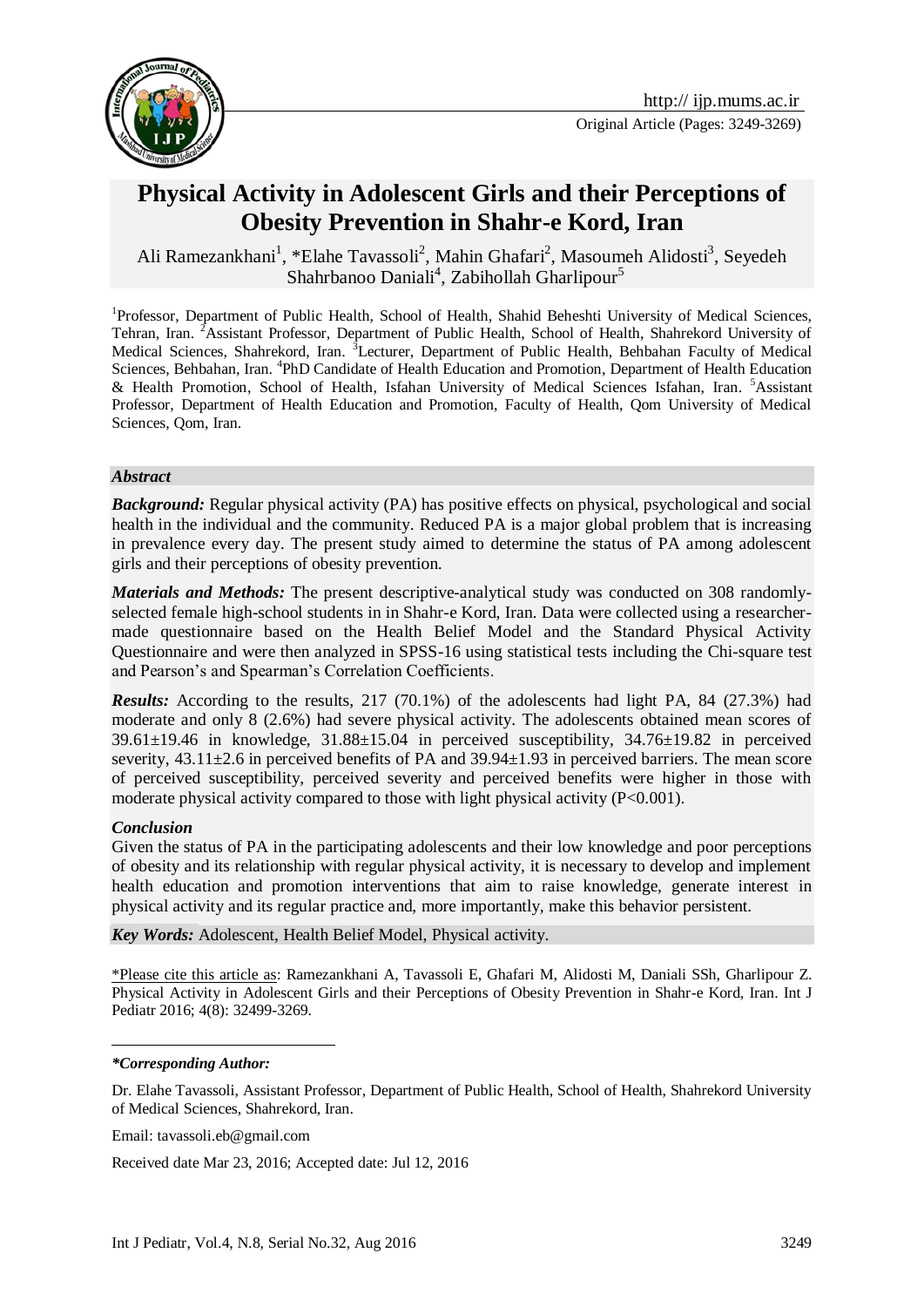### **1- INTRODUCTION**

The World Health Organization (WHO) defines physical activity (PA) as "any bodily movement produced by skeletal muscles that requires energy expenditure". The WHO recommends a minimum of 60 minutes of moderate to severe PA per week for 5 to 17 year-old children and adolescents (1). Many factors have come together in the modern world to dramatically reduce human mobility and activity. Reduced activity is the cause of many diseases that were absent from the ancient world, when the early humans performed muscular activity on a regular basis. The use of automobiles, the mechanization of tasks, the emergence of sedentary professions such as businesses and administrative jobs and indolence have all come together to dramatically reduce muscular physical activity and to even eliminate it altogether in many cases (2). Individuals' physical activity depends on many factors, including: age, gender, job, education, and access to exercise facilities, socio-economic and especially cultural factors, the attitude toward PA, and supportive environment and policies  $(3)$ .

Throughout the world, 30% of individuals aged over 15 have insufficient PA, and an annual of 3.2 million deaths occur due to insufficient PA. Studies conducted on different populations reveal a low physical activity and a tendency toward sedentary living, especially among girls (1, 4-7).

Obesity has now developed a public health problem and its occurrence stays to increase in both developed and developing countries (8), the growing occurrence of child hood obesity and it's credited socioeconomic and public health problem is an actual danger for developing countries (9). Previous studies have demonstrated that, after their school hours, adolescents spend a great amount of time

on sedentary sitting activities such as watching TV and video games (10, 11) and have no motivation for behavior change or any knowledge about its importance. The barriers to having regular PA include the lack of social support, the difficulty of forming new habits and the conflicts with the current lifestyle (12).

The other barriers to lifestyle reform include the adolescents' belief that obese people have a greater physical strength and are less vulnerable to impacts and diseases compared to their slim peers, the lack of access to facilities and resources, laziness to exercise and requiring to be pushed and monitored by others despite having the right conditions for making lifestyle changes (13). Tavasoli and Hassanzadeh reported the score of perceived barriers to PA according to the examined adolescents as 35.77 (14); Hassani et al. reported this score as 29.7 (15).

To address this issue, we need to provide comprehensive scientific evidence. The Health Belief Model is one of the oldest (16,17) and most effective behavior change models that assesses the perceived susceptibility, severity, benefits and barriers to a specific behavior, such as regular physical activity.

Overall, most Iranian adolescents have no desire to increase their PA levels and suffer from very low levels of PA. Identifying the main factors involved in these behaviors and promoting exercise and PA in this age group can contribute significantly to the maintenance and promotion of their health. The present study was conducted to determine the status of PA among female high-school students and their perceptions of obesity prevention in Shahr-e Kord, Iran (**Figure.1**).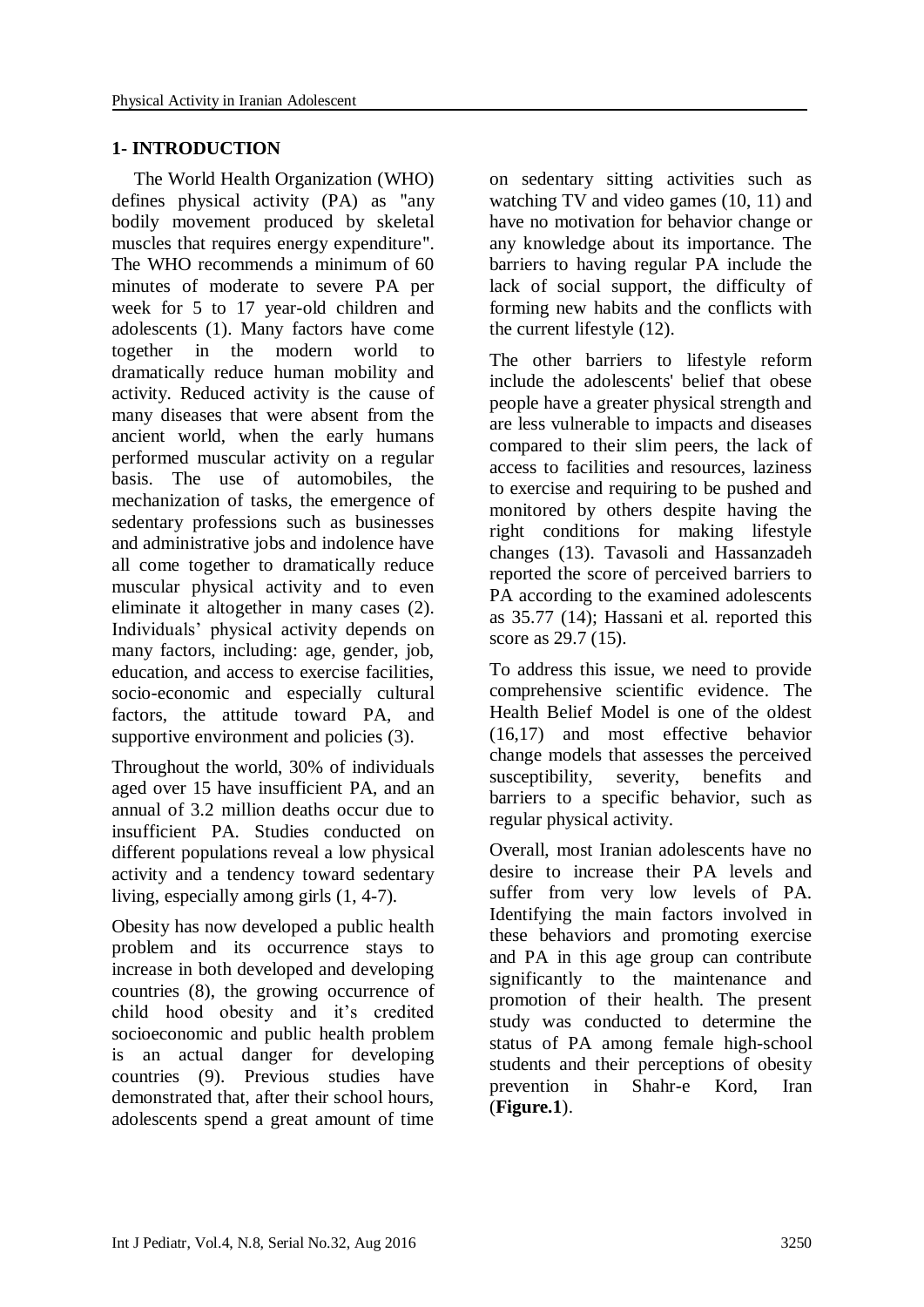

**Fig.1**: The location of Shah-e Kord, Iran

#### **2- MATERIALS AND METHODS**

#### **2-1. Study design and Population**

The present descriptive-analytical study was conducted in girl high-schools in Shahr-e Kord, Iran, over a period of five months in the academic year 2012-2013. According to Education status, the city was divided into 2 regions, and then 4 schools were selected randomly from each region. A total of 308 first-year students were randomly selected from eight schools using the attendance lists and each were given a code.

#### **2-2. Measuring tools**

Researcher made questionnaire was used based on the Knowledge and HBM constructs in six sections:

- General characteristics (8-question),
- Knowledge(8-question),
- **Perceived susceptibility(6-question),**
- **Perceived severity(5-question),**
- Perceived benefits from regular PA (5-question),
- Perceived barriers to PA (8-question).

The variables examined included the student's age, parents' age, occupation and

education, household size and the student's body mass index (BMI). The students' BMI was measured by first recording their weight on a digital Camry scale with a precision of 100 grams and with their excess clothing and shoes removed and while standing still. The researcher than hung a rigid tape measure vertically on the wall and measured and recorded the students' height in standing position with the shoulders in normal position and the shoes removed. The students' BMI was then calculated by their weight in kilograms divided by the square of their height in meters (m<sup>2</sup>). Measuring of student's weight was done with seca scales with accuracy of 0.5 kg. Place the scale on firm flooring, have the adolescent take away shoes and heavy clothing, Have the adolescent stand with both feet in the center of the scale. Measurement of student's height was done with stadiometer with accuracy of 0.5 cm). Take the height measurement on flooring that is not carpeted and against a flat surface, have the adolescent stand with feet plane, together, and against the wall. Make certain legs are straight, arms are at sides and shoulders are level. Assure the back of the student's body touches/has Contact with the stadiometer at some point. preferably with heels, buttocks, upper back and head touching the calculating surface.

The Standard Physical Activity Questionnaire was used to measure the students' physical activity (18). The questionnaire covers activities such as walking, cycling, swimming, running, jogging, basketball, volleyball, football, bodybuilding and fitness exercises, aerobic exercises, yoga, stretching exercises, tennis, watching TV, and browsing the web, reading and hiking or mountainclimbing. The students were asked to report the frequency and duration of their participation in each of these activities over the last seven days and were then assigned to either the light, moderate or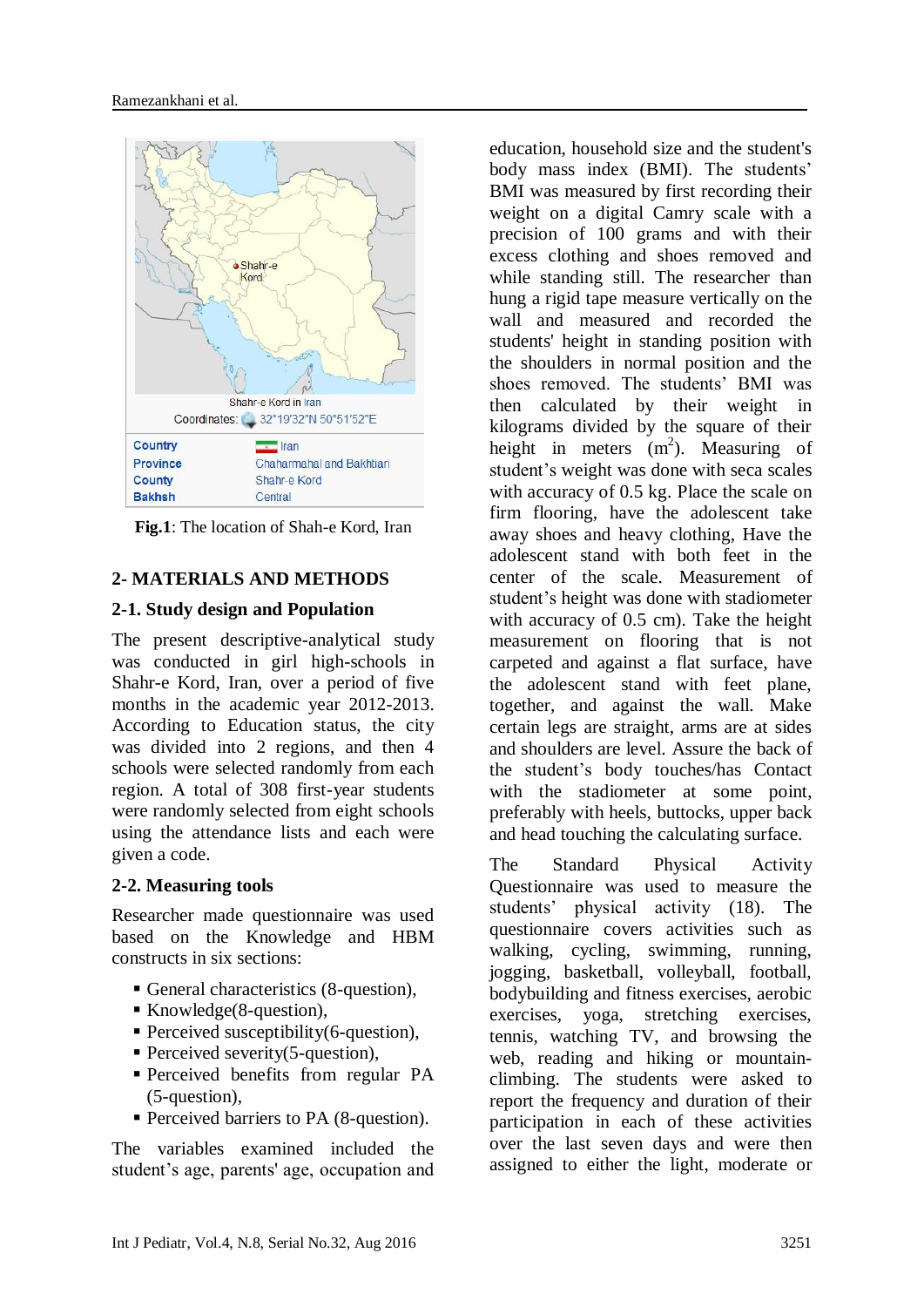severe activity groups depending on their activity levels, which were determined by calculating the severity of their combined physical activities given their median energy expenditure in the last seven days.

The activities that lasted less than 10 minutes were not taken into account. Whenever a participant's moderate and severe activities, including walking, reached 600 Met-minutes /week for the past five days, the severity of her physical activity would be taken as moderate. When the total energy expenditure for severe physical activities reached 1,500 Metmin/week for at least three of the entire seven days or when the total energy expenditure for performing a combination of moderate and severe activities or walking reached a minimum of 3,000 Metmin/week for the last seven days, the participant's physical activity would be taken as severe. When the participant reported none of these activities, her PA level was taken as low or light (19).

The constructs of the Health Belief Model measured in this study include: knowledge, perceived susceptibility, and perceived severity, perceived benefits from regular PA and perceived barriers to PA. Knowledge consisted of eight items (for instance, "How often should an adolescent exercise?" and "How much exercise does an adolescent need in order to stay healthy?"). The perceived susceptibility construct consisted of six items (for instance, "I am very likely to get fat" and "I am concerned about getting fat"), which were scored based on a 5-point Likert scale with responses including: "totally disagree", "disagree", "no comments", "agree" and "totally agree".

The perceived severity construct consisted of five items (for instance, "The thought of getting fat scares me" and "If I get fat, I will be more likely to develop different diseases"), which were scored based on a 5-point Likert scale with responses including "totally disagree", "disagree",

"no comments", "agree" and "totally agree". The construct of the perceived benefits of regular PA consisted of five items (for instance, "Exercise to prevent obesity helps better tone my body" and "When I exercise regularly to prevent obesity, I feel really good"), which were scored based on a 5-point Likert scale with responses including "totally disagree", "disagree", "no comments", "agree" and "totally agree".

The construct of the perceived barriers to regular PA consisted of eight items (for instance, "I think that I lack the strength to perform regular exercise", "My family discourages me from exercising" and "I have no place to exercise"), which were scored based on a 5-point Likert scale with responses including "totally disagree", "disagree", "no comments", "agree" and "totally agree". The "totally disagree" response was given a score of 0, the "disagree" response a score of 1, the "no comments" response a score of 2, the "agree" response a score of 3 and the "totally agree" response a score of 4.

The mean score was calculated from 100 and by dividing the total number of items in each construct by the highest score in that construct multiplied by the total number of items in that construct and then multiplied by 100. In knowledge, correct responses were given a score of 1 and wrong or "no comments" responses a score of 0. To assess the validity and reliability of the questionnaire, its face validity was determined by distributing a complete list of the developed items among a group of 30 female high-school students with demographic and socio-economic features that matched those of the target population. The questionnaire items were assessed by this group in terms of difficulty (understanding the words and items), relevance (of the items to the questionnaire dimensions) and ambiguities (the likelihood of an inaccurate understanding of the items or ambiguities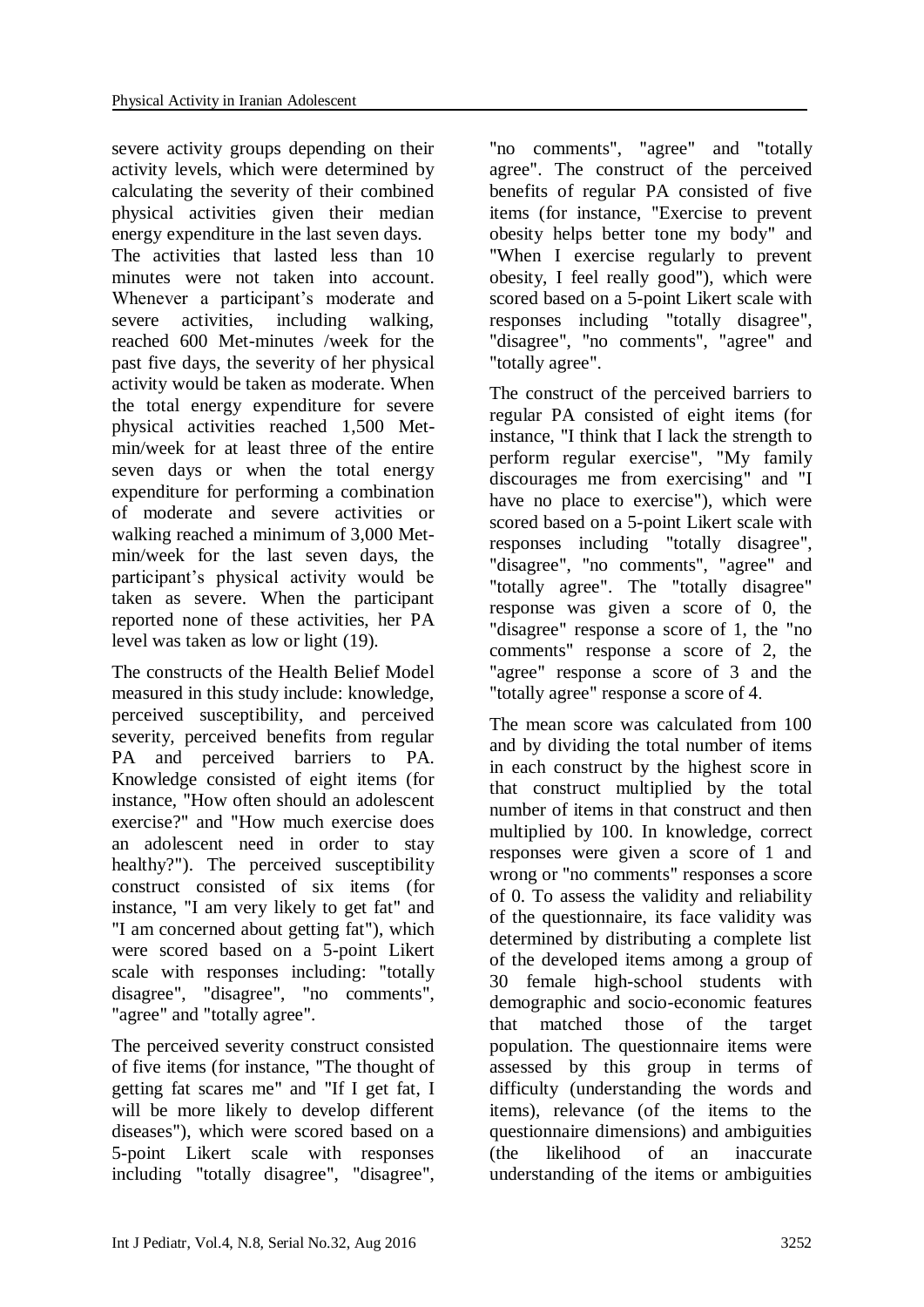in the meaning of the words) and their comments were implemented. To assess the qualitative content validity of the questionnaire, five experts in health education were asked to examine how much the items reflected the concept in question and its dimensions. To assess the quantitative content validity of the questionnaire, the content validity ratio (CVR) and the content validity index (CVI) were used. Items with a CVR above 0.59 were kept. The CVI obtained for the different sections of the questionnaire varied from 0.72 to 0.8. The internal consistency of the questionnaire was assessed by calculating the Cronbach's alpha value of each section of the questionnaire, which was reported as 0.82 for knowledge and as less than 0.7 for the constructs of the Health Belief Model.

#### **2-3. Inclusion criteria**

The study inclusion criteria consisted of being a first-year female student in a public high-school in Shahr-e Kord, giving an informed written consent, willingness to participate in every stage of the study, and a Body mass index (BMI) less than 25 (Table-1).

#### **2-4. Exclusion criteria**

The study exclusion criteria consisted of being older than 15 years, unwillingness to participate, and the student's absence or transferring to another school and partial completion of the questionnaire.

#### **2-5. Ethical considerations**

A formal letter of introduction was btained from Shahid Beheshti University of Medical Sciences- Tehran to the Educational Administration of Charmahal Bakhtiari province. To select the schools, letters of introduction were obtained from this administration addressed to Shahr-e Kord school districts 1 and 2, from whom a list was obtained of all the eligible schools in the districts. After randomly selecting the schools and obtaining the agreement of the school heads for carrying out each stage of the study and making the necessary arrangements to avoid interference with the work of the teachers and heads and the students' homework and school work, the researcher entered the classrooms and briefed the students on the study objectives and ensured them of the confidentiality of their data and obtained their consent for participation in the study. The researcher took utmost care to avoid any physical and mental harm to the students and thus distributed the questionnaires among the students to complete and submit.

#### **2-6. Data analyses**

Data were analyzed using Chi square and and Pearson's Correlation Coefficients t using SPSS-16. Descriptive statistics were performed to discover means  $\pm$ standard deviation (SD) for incessant variables and percentage (%) for definite variables, correspondingly. Pearson's and Spearman's correlation coefficient was implemented to reveal associations between physical activity and the HBM constructs. For altogether tests, the meaning level of  $\alpha$  (P-value) was considered as 0.05.

**Table-1**: The International Classification of adult underweight, overweight and obesity according to BMI

| <b>Classification</b> | BMI(kg/m <sup>2</sup> )                               |                 |  |  |  |
|-----------------------|-------------------------------------------------------|-----------------|--|--|--|
|                       | Principal cut-off points<br>Additional cut-off points |                 |  |  |  |
| Underweight           | <18.50                                                | < 18.50         |  |  |  |
| Severe thinness       | <16.00                                                | <16.00          |  |  |  |
| Moderate thinness     | $16.00 - 16.99$                                       | $16.00 - 16.99$ |  |  |  |
| Mild thinness         | $17.00 - 18.49$                                       | $17.00 - 18.49$ |  |  |  |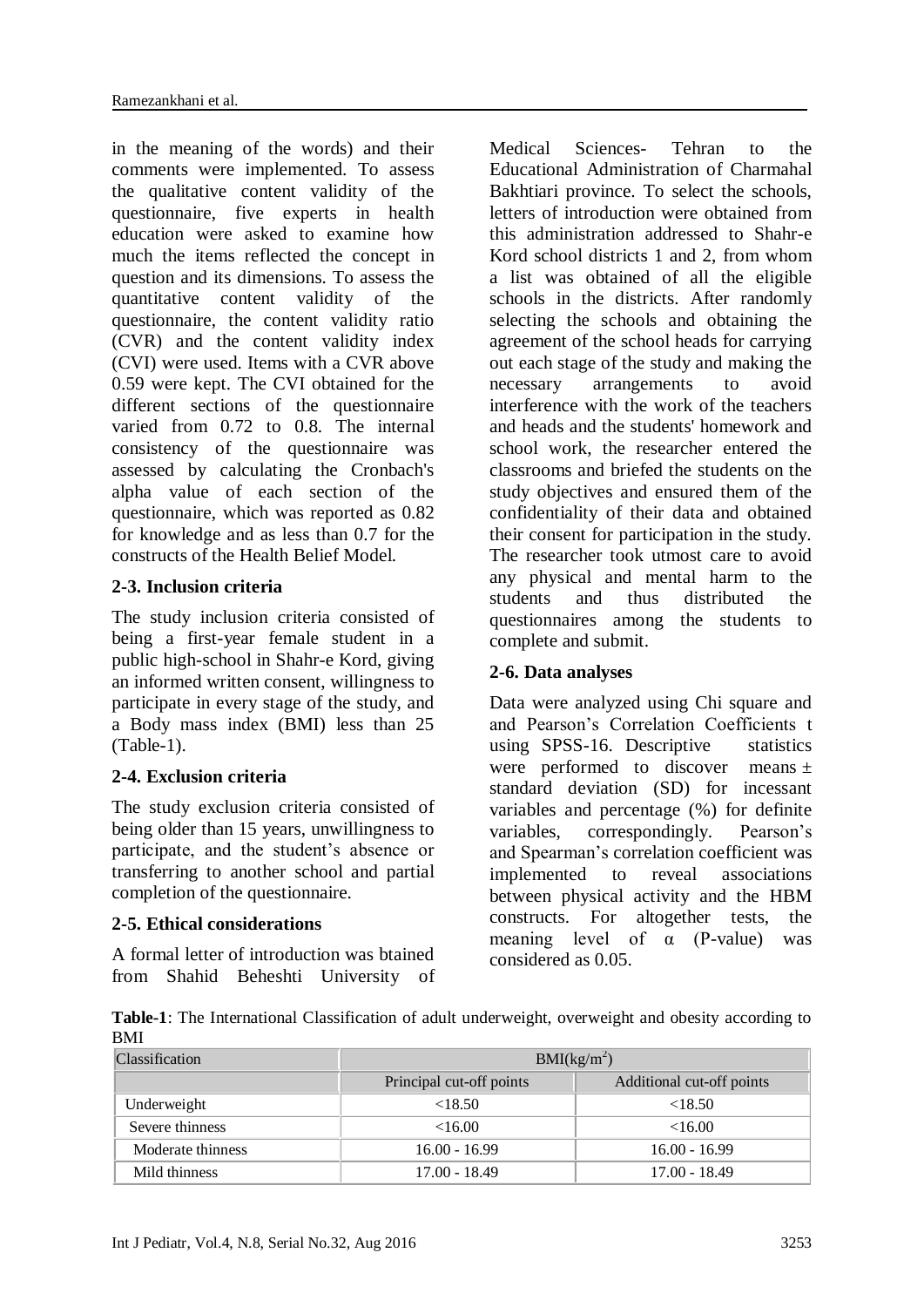|                 | $18.50 - 24.99$ | $18.50 - 22.99$ |  |  |  |
|-----------------|-----------------|-----------------|--|--|--|
| Normal range    |                 | $23.00 - 24.99$ |  |  |  |
| Overweight      | $\geq 25.00$    | >25.00          |  |  |  |
| Pre-obese       | $25.00 - 29.99$ | $25.00 - 27.49$ |  |  |  |
|                 |                 | $27.50 - 29.99$ |  |  |  |
| Obese           | $\geq 30.00$    | >30.00          |  |  |  |
| Obese class I   | $30.00 - 34.99$ | $30.00 - 32.49$ |  |  |  |
|                 |                 | $32.50 - 34.99$ |  |  |  |
| Obese class II  | $35.00 - 39.99$ | $35.00 - 37.49$ |  |  |  |
|                 |                 | $37.50 - 39.99$ |  |  |  |
| Obese class III | >40.00          | >40.00          |  |  |  |

Source: Adapted from WHO, 1995, WHO, 2000 and WHO 2004.

# **3- RESULTS**

 The average of student's age was 13.86  $\pm$  1.3. A total of 85.92% of the participants had a BMI of 18.55 to 24.99, 45.5% had fathers who were younger than 40 and 73.7% had mothers who were 30-40 years old. A total of 13% of participants' mothers and 12% of their fathers had university education. A total of 22.4% of their fathers were self-employed, 48.7% were office employees, and 19.8% were manual laborers. A total of 76% of participants' mothers were housewives, 11.4% were office employees and 12.7% were self-employed. A total of 216 (70.1%) of the participants had light, 84 (27.3%) had moderate and only 8 (2.6%) had severe physical activities. The results of the Chi-square test showed no significant relationships between the level of PA and demographic details including parents' age, occupation and education (P>0.05) (**Table-2**).

The participants received scores of 39.61±19.46 in knowledge, 31.88±15.04 in perceived susceptibility, 34.76±19.82 in perceived severity,  $43.11 \pm 2.6$  in perceived benefits of physical activity and 39.94±1.93 in perceived barriers to PA (**Figure.2).** Mean scores of constructs of Health Belief Model (HBM) suggest the important fact that adolescent girls have relatively poor knowledge about physical activity, duration and types of physical

activity needed by an adolescent, etc. With respect to the mean score obtained in perceived susceptibility, it should be said that adolescent girls have little sensitivity to problems that can arise from lack of physical activity. Perceived severity is indicative of the costs incurred by the individual and problems that can arise as a result of lack of physical activity. The present study results showed that adolescent girls have an unacceptable attitude toward this issue. Mean score of perceived benefits is relatively middle, and suggests that adolescent girls have a relatively favorable attitude toward benefits of physical activity.

The results obtained suggest direct and significant relationships between knowledge and perceived benefits, knowledge and perceived susceptibility, perceived susceptibility and perceived severity, and also between perceived benefits and perceived severity in relation to obesity prevention. Direct and significant relationships were also, observed between perceived susceptibility and the father's occupation, perceived barriers and the father's occupation, perceived benefits and the mother's age and occupation, and between knowledge and the mother's age and occupation (P<0.05) (**Table -3**). Adolescents with employed fathers showed higher sensitivity to the issue that they may be at risk of obesity and other related diseases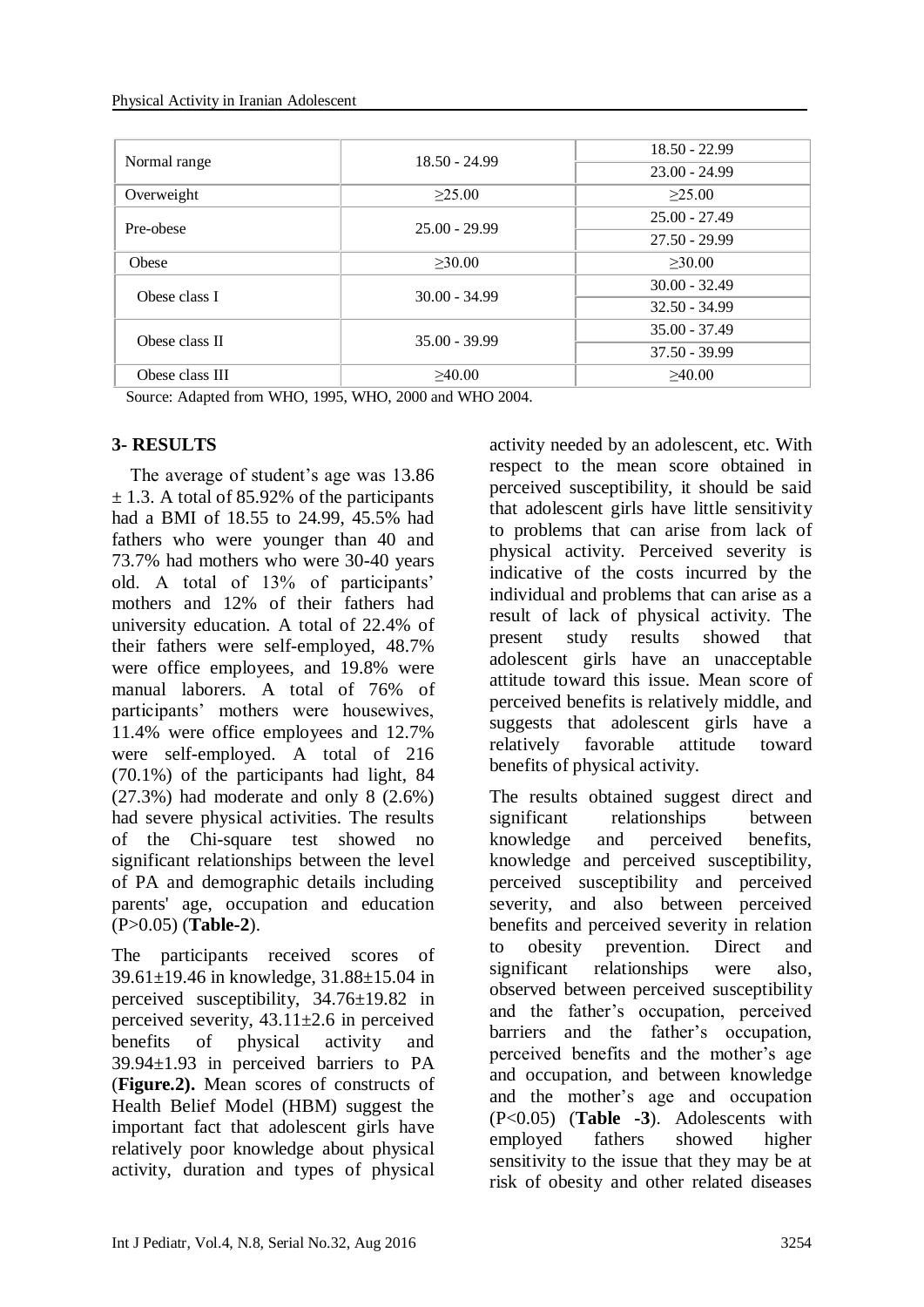by not having physical activity. Girls with younger mothers scored higher in perceived benefits from physical activity. Girls with self-employed fathers reported fewer barriers to performing physical activity. Adolescent girls with working mothers reported lower scores in perceived benefits from physical activity. The mean scores of perceived susceptibility, severity and benefits were higher in those with moderate than in those with light PA  $(P<0.01)$ .

In other words, better and more frequent physical activity was performed by those who felt more exposed to the risk of problems and consequences of lack of physical activity and were aware of the costs and issues involved, and believed in the benefits of physical activity.

Mean score obtained in perceived barriers shows existence of problems and barriers to PA that prevent girls from properly and adequately perform activities.



**Fig.2**: Mean Scores of Health Belief Model Constructs

**Table-2**: The distribution of physical activity levels in the adolescent participants and its relationship with their parents' age, occupation and education

| Variables                 |                    | <b>Light Activity</b> | Moderate<br>Activity | Severe Activity | <b>Test Results</b> |
|---------------------------|--------------------|-----------------------|----------------------|-----------------|---------------------|
| Father's Age (in<br>year) | Below 40           | 96                    | 41                   | 3               |                     |
|                           | $40 - 50$          | 98                    | 34                   | 4               | 0.937               |
|                           | Over 50            | 22                    | 9                    |                 |                     |
|                           | Below 30           | 33                    | 13                   | $\theta$        |                     |
| Mother's Age<br>(in year) | $30-40$            | 159                   | 61                   | 7               | 0.828               |
|                           | Over 40            | 24                    | 10                   |                 |                     |
|                           | Unemployed         | $\overline{4}$        | 3                    | $\Omega$        |                     |
|                           | Manual laborer     | 39                    | 20                   | 2               |                     |
| Father's<br>Occupation    | Self-Employed      | 107                   | 39                   | $\overline{4}$  |                     |
|                           | Office<br>Employee | 50                    | 17                   | $\overline{2}$  | 0.920               |
|                           | Other              | 16                    | 5                    | $\mathbf{0}$    |                     |
| Mother's<br>Occupation    | Housewife          | 160                   | 66                   | 8               |                     |
|                           | Self-Employed      | 28                    | 7                    | 0               | 0.420               |
|                           | Office<br>Employee | 28                    | 11                   | $\theta$        |                     |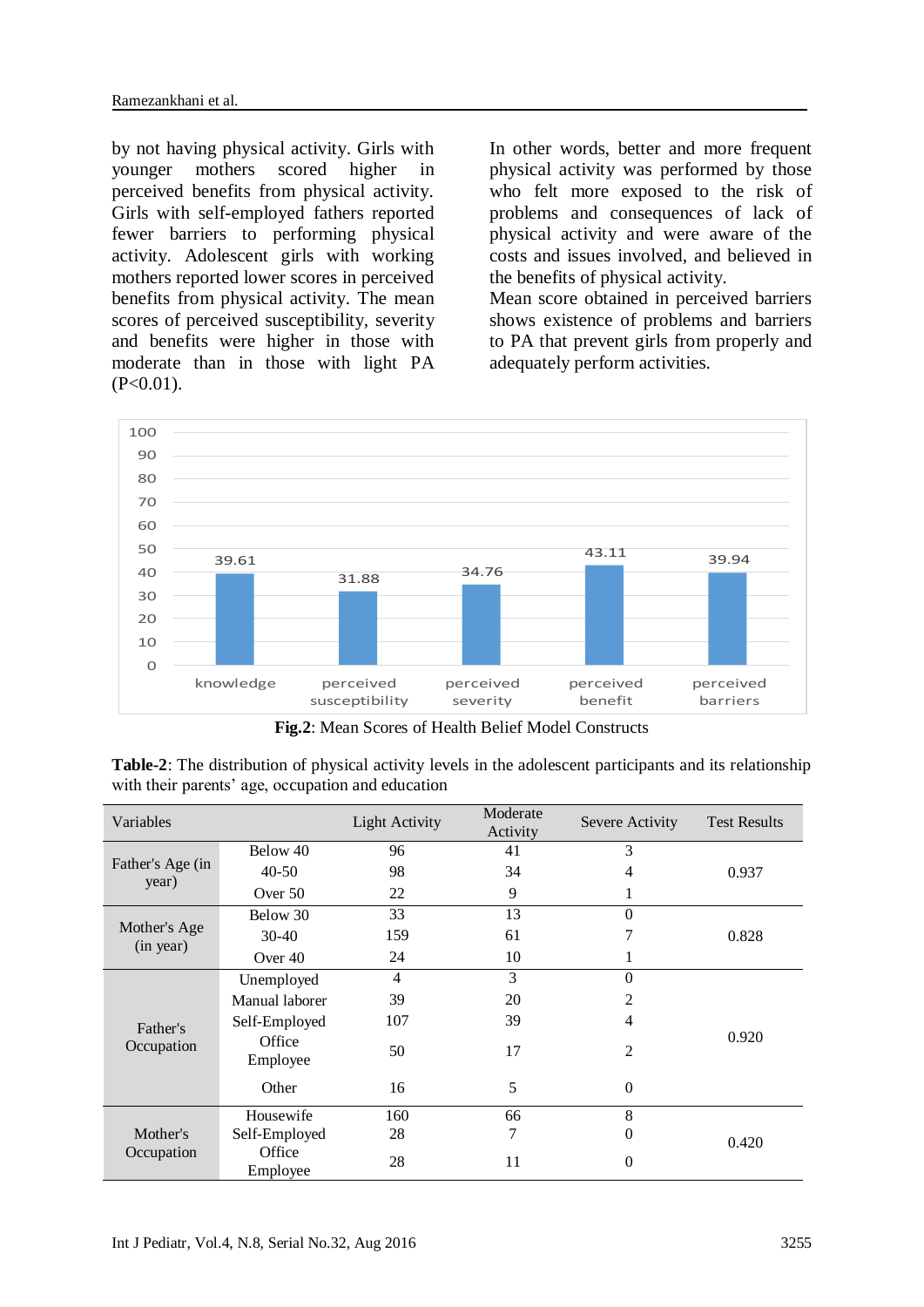Physical Activity in Iranian Adolescent

|                       | Illiterate                    | 6        | $\overline{2}$ |                  |       |  |
|-----------------------|-------------------------------|----------|----------------|------------------|-------|--|
|                       | Elementary<br>School          | 14       | 8              | 0                |       |  |
| Father's              | Middle School                 | 73       | 22             | 3                | 0.664 |  |
| Education             | <b>High School</b><br>Diploma | 99       | 40             | 3                |       |  |
|                       | University<br>Degree          | 24       | 12             | 1                |       |  |
| Mother's<br>Education | Illiterate                    | $\theta$ | $\overline{2}$ | $\boldsymbol{0}$ |       |  |
|                       | Elementary<br>School          | 10       | 2              |                  |       |  |
|                       | Middle School                 | 48       | 18             | 4                | 0.155 |  |
|                       | <b>High School</b><br>Diploma | 124      | 49             | 3                |       |  |
|                       | University<br>Degree          | 34       | 13             | $\overline{0}$   |       |  |

| <b>Table-3</b> : The correlation coefficients between students' knowledge and perceptions and demographic |  |
|-----------------------------------------------------------------------------------------------------------|--|
| variables                                                                                                 |  |

| Variables                   | Father's age |          | Mother's age |              | Father's job |              | Mother's job      |       | Father's<br>education |       | Mother's<br>education |       |
|-----------------------------|--------------|----------|--------------|--------------|--------------|--------------|-------------------|-------|-----------------------|-------|-----------------------|-------|
|                             | P.V          | r        | P.V          | $\mathbf{r}$ | P.V          | $\mathbf{r}$ | P.V               | r     | P.V                   |       | P.V                   | r     |
| Knowledge                   | 0.081        | 0.019    | 0.041        | 0.017        | 0.832        | 0.017        | $0.021^{\degree}$ | 0.041 | 0.351                 | 0.092 | 0.471                 | 0.041 |
| Perceived<br>susceptibility | 0.132        | 0.085    | 0.543        | 0.052        | 0.006        | 0.037        | 0.512             | 0.081 | 0.832                 | 0.100 | 0.923                 | 0.043 |
| Perceived<br>severity       | 0.061        | 0.100    | 0.541        | 0.053        | 0.052        | 0.021        | 0.418             | 0.112 | 0.317                 | 0.760 | 0.342                 | 0.081 |
| Perceived<br>benefits       | 0.061        | $-0.034$ | 0.003        | 0.043        | 0.510        | 0.142        | 0.026             | 0.054 | 0.087                 | 0.048 | 0.077                 | 0.012 |
| Perceived<br>barriers       | 0.412        | 0.201    | 0.061        | 0.372        | 0.026        | 0.054        | 0.058             | 0.234 | 0.072                 | 0.061 | 0.063                 | 0.086 |

P.V: P value.

#### **4- DISCUSSION**

Regular PA is a means of strengthening the immune system and preventing noncommunicable diseases; it can also, exert positive psychological effects by reducing anxiety and depression and thus enhance self-esteem. Physical activity also has economic benefits through reducing healthcare costs and increasing productivity and is associated with a healthier social and physical environment (20, 21). Adolescence is a critical period for obesity and weight gain and adolescent obesity is associated with adult mortality (22). The increased prevalence of obesity among adolescents is the result of an imbalance between the energy received and the energy expenditure (23). In recent decades, energy expenditure has decreased in adolescents (24) and their PA patterns have changed, which is the result of the longer hours spent watching TV, the emergence of video games and the internet, and the less time dedicated to physical activity in schools and in the community in general (25).

The results obtained suggest direct and significant relationships between perceived susceptibility and the father's occupation, between perceived barriers and the father's occupation, the mother's age and occupation and perceived benefits, and also, between knowledge and the mother's age and occupation. In a study by Akbari et al., no significant relationships were observed between the mother's occupation and education and the perception of obesity (26). The absence of a relationship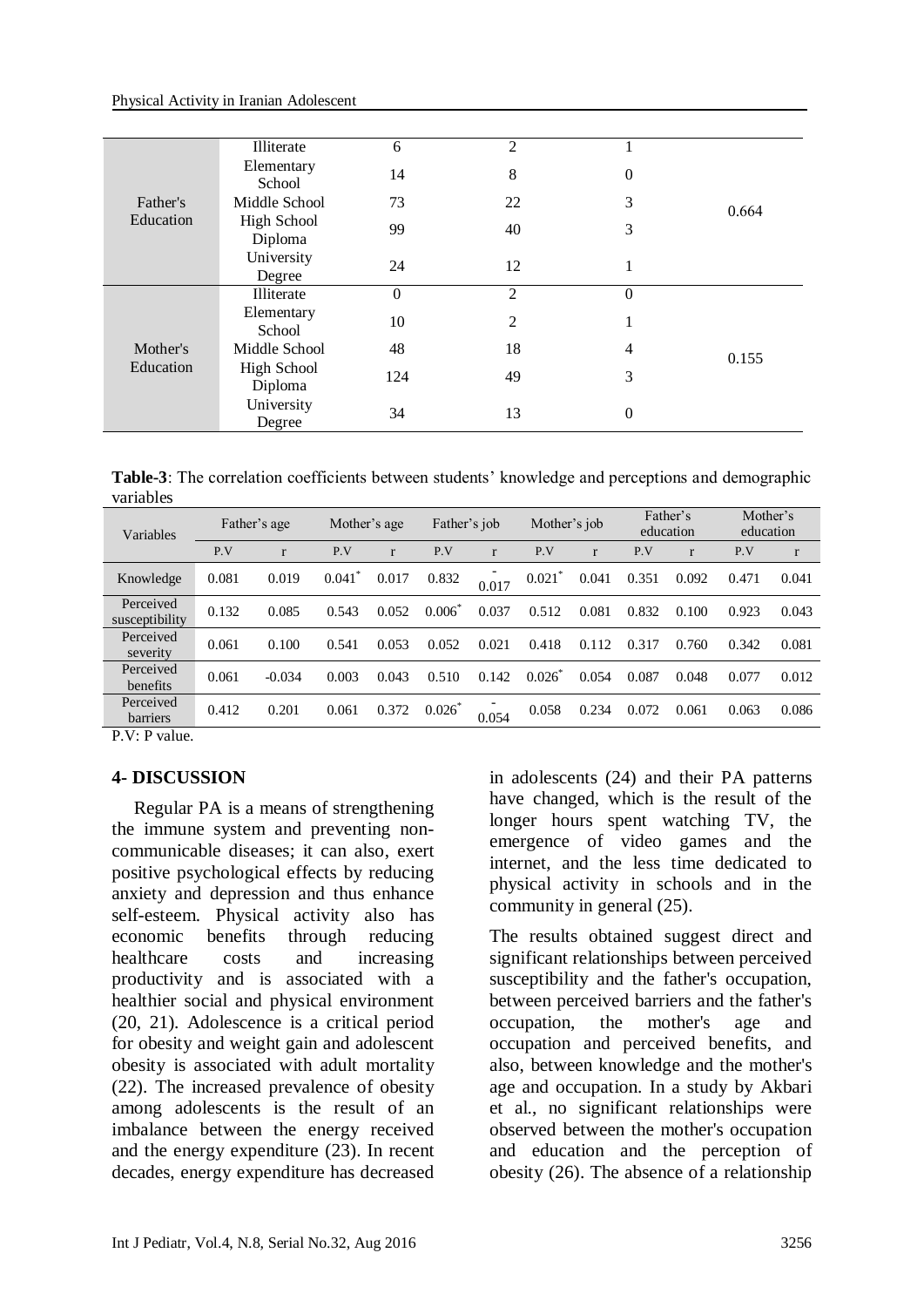between the parents' education and their perception of obesity in the present study can be attributed to the parents' lack of knowledge about the negative consequences of obesity and the issues affecting health; however, cultural factors also play a key role. In one study, Campbell et al. reported no significant relationships between demographic variables and mothers' perceptions (27), while Amy et al. reported a direct relationship between the mother's education and her perception of obesity, as shown by the higher prevalence of obesity among the children of less-educated mothers (28), which may be attributed to cultural, social, ethnic and racial factors. Some parents regard a certain degree of excess weight acceptable in their young children and consider it a sign of health and longevity and thus make no efforts to control their children's weight when they are slightly overweight. Moreover, the lack of adequate control over their adolescent children as a result of the parents' employment can affect the process of obesity in adolescents and their perception of it. Working mothers, exhausted from a day of work tend to not accompany their children in physical activities and do not discuss the importance of these activities either and may therefore contribute to the lack of motivation for and belief in exercise in children and adolescents. Moreover, for many parents, studying and doing homework are the main pillars of an adolescent's life that take priority over all other matters. The family instills this belief in their adolescent children that academic achievement is the most important goal in life that ensures prosperity. As a result, the adolescent chooses, whether willingly or reluctantly, behavior patterns that are in line with her main goal in life, which is academic achievement, and thus leaves no time in her life for physical activity and does not even believe it to be crucial and beneficial.

In one study, Huberty et al. examined the performance of regular PA, especially after the school hours, because they had noticed that children's activity is limited to the school hours and that no physical activity is pursued by them afterwards. They argued that children should be brought up with healthy lifestyle habits (29). The results of the present study showed that the mean scores of perceived susceptibility, severity and benefits were higher in the participants with moderate PA than in those with light PA  $(P<0.01)$ . This finding confirms that people who consider themselves more prone to the complications caused by sedentary living have a better perception of these issues and are aware of the benefits of PA, including the good feeling after a workout, the better and more attractive body shape and the prevention of obesity and many other diseases, and thus have higher levels of physical activity. The results also, showed that adolescents have an inadequate knowledge of the severity and type of physical activity that they need and the means to its accomplishment. The results of the present study are consistent with those obtained by Huberty et al. (29), Neumark-Sztainer et al. (30), Annesi et al. (31), Fenn et al. (32), Hortz et al. (33), Simon et al. (34), Azadi et al. (35) and Aghamolaee et al. (36).

Knowledge is a critical issue, since projecting a positive attitude toward a certain behavior and performing it. Increasing knowledge is the first step to lifestyle change that can be achieved only through the development and implementation of targeted educational interventions and an emphasis on matters that are required for inducing positive attitudes, creating motivation, enabling decisions and ultimately performing healthy behaviors. The mean scores obtained in the present study were 31.88±15.04 in the construct of perceived susceptibility, 34.76±19.82 in perceived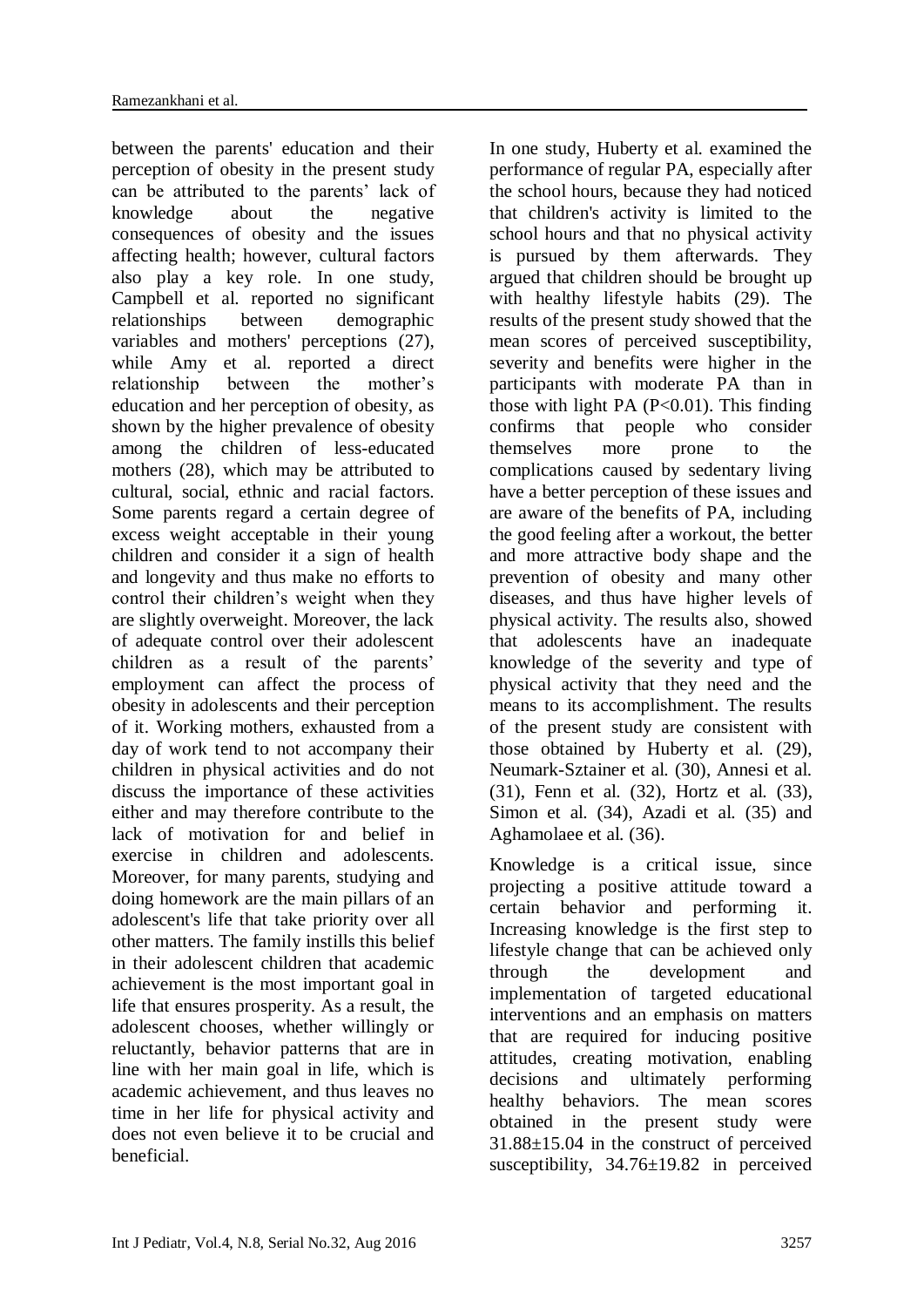severity,  $43.11 \pm 2.6$  in perceived benefits of PA and 39.94±1.93 in perceived barriers to PA. Perceived susceptibility to obesity prevention means that the adolescent considers him/her self prone and sensitive to this critical health issue and is more likely to adopt preventive behaviors. It should be noted that perceived susceptibility is considered an effective factor in the adoption of preventive behaviors and actual successful prevention depends on gaining real information about personal susceptibility and its associated risks. Family-oriented interventions that involve the adolescent's parents should be complemented with other effective interventions that target only the adolescents in order to achieve the desirable results. Parents should therefore be instructed on the risks of obesity and should take immediate action to prevent its development in their children.

In addition, a greater attention should be paid to perceived severity; that is, the individual's perception of the seriousness of the issue of obesity and its consequences. Adolescents should be led to understand that, without regular PA, they are more prone to obesity and its adverse complications in the future, such as the inability to perform tasks, poor body shape, losing friends, developing other diseases, depression, etc. Despite the great importance of perceived susceptibility and severity, taking specific measures to prevent obesity depends on the individual's own belief about the benefits of these health measures and their ability to help reduce the risk of diseases. Perceived susceptibility and severity cannot affect the acceptance of the proposed health measures unless their practicability and benefits are well perceived (37). Perceived benefits are personal factors that affect health behaviors and present the individual's understanding of the benefits of activities. Increased physical activity is one of the

most effective strategies for reducing the risk of certain non-communicable (chronic) diseases, such as cardiovascular diseases, obesity, diabetes mellitus, osteoporosis and some types of cancer (38). The level of PA declines dramatically in adolescence and this decline is more prevalent in girls than in boys (38). Interventions can help adolescents understand the benefits of being physical activity and thus facilitate their greater tendency toward physical activities. Moreover, if perceived barriers overcome perceived benefits, the likelihood of adherence to these behaviors will be reduced (39). The act of adherence to health behaviors is determined by the balance or imbalance of perceived positive and negative forces in the individual. In her personal evaluation, the individual presents an act by subtracting the barriers from the benefits (i.e. net benefits). People should weigh up the effects of an action against its potential negative aspects. An uninformed analysis of the benefits minus the barriers may occur when the individual assesses the effects of an action against its barriers, such as high costs, risks, undesirable, troubling and time-consuming nature and distance from the main place (40). Jacobson Vann et al. used the Health Belief Model to identify the perceived barriers to regular physical activity and found the lack of motivation, the shortage of time and the lack of social support to be the main factors at play (41).

Perceived barriers are the most important aspect in expressing or predicting healthpreserving behaviors (39). There is often no desire in Iranian adolescents for increased PA and their level of activity is very low. In Iran, the level of PA and the prevalence of spinal abnormalities, which are partly due to sedentary living and the failure to strengthen the involved muscles, are higher in girls compared to boys, which further exacerbates the need for providing this group with proper facilities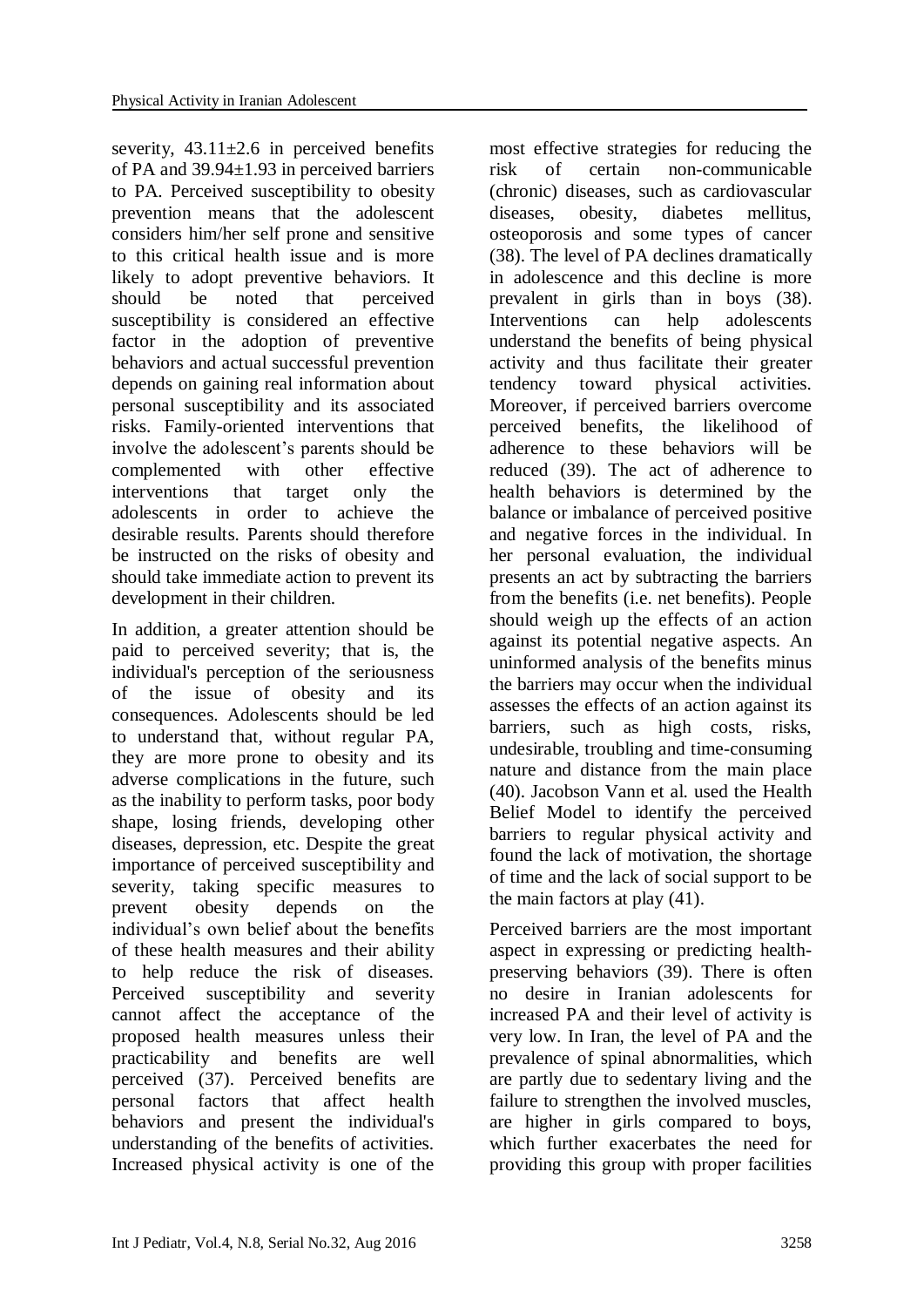for physical activities (42). The barriers to PA, especially among young girls, should be further addressed by the Iranian health authorities, since the failure to identify and resolve them will lead to an even greater reduction or a complete elimination of PA in adolescent girls. Identifying the barriers to PA will help health planners and researchers in the development of strategies for increasing activity and ultimately promoting public health.

Previous studies have shown that adolescent obesity is associated with a high risk of adult obesity, which may be partly due to the persistence of unhealthy lifestyle behaviors, such as the lack of PA, poor nutrition and exacerbated sedentary living until adulthood (43-45). A move toward changing these adjustable behaviors from childhood can have a potentially crucial role in reducing the obesity epidemic and may also entail longand short-term health supports. Preventing obesity and promoting healthy lifestyle habits in adolescents is a top priority of the health system (46). Future studies are recommended to take full advantage of efficient health education and promotion models and theories with an emphasis on the personal, environmental and social factors that affect personal behaviors, so as to create and maintain these behaviors.

# **4-1. Limitations of the study**

The limitations of this study include its use of self-report questionnaires, which present the disadvantage of having the respondents return inaccurate information on their forms. Current study surveyed only high-school girls students in government schools may boundary the generalizability of the results outside these contributors.

# **5. CONCLUSION**

Data gathered from 308 adolescents of Shahr-e Kord. According to the results of this study, Mean scores of constructs of

Health Belief Model (HBM) suggest the important fact that adolescent girls have an unacceptable attitude toward this issue. Direct and significant relationships were also, observed between perceived susceptibility and the father's occupation, perceived barriers and the father's occupation, perceived benefits and the mother's age and occupation, and between knowledge and the mother's age and occupation. Therefore, physical activity promotion interferences seem essential. The health providers need to improve attitude and knowledge regarding the importance of adolescent physical activity behavior.

# **6- CONFLICT OF INTEREST:** None.

# **7- ACKNOWLEDGEMENTS**

The authors would like to express their gratitude to Shahid Beheshti University of Medical Sciences School of Health, Shahre Kord education authorities and the school heads, teachers and students who cooperated in conducting this study. This paper was a part of Ph.D. Thesis that approved by Shahid Beheshti University of Medical Science.

# **8- REFERENCES**

1. Kazemi A, Eftekhar-Ardabili, Nekuei-Zahraei NS. Pattern of physical activity and the promoters among adolescent girls of Isfahan. The Journal of Qazvin University of Medical Sciences 2011; 15(1): 39-47.

2. Ramezankhani A, Motalebi Ghayen M, Tavassoli E, Babaei A, Gharli pour Z. The Study of Knowledge, Attitude and Practice towards Physical Activity College Students Living on Campus in Shahid Beheshti University of Medical Science. The Journal of Paramedical Sciences 2013; 1 (1) :13-20.

3. AhmadiTabatabaei S, Taghdisi M, Sadeghi A, Nakhaei N, Balali F. Th**e** effect of education in physical activities on knowledge, attitude and behavior of Kerman health center's staff. Journal of Research & Health 2012; 2:137-44.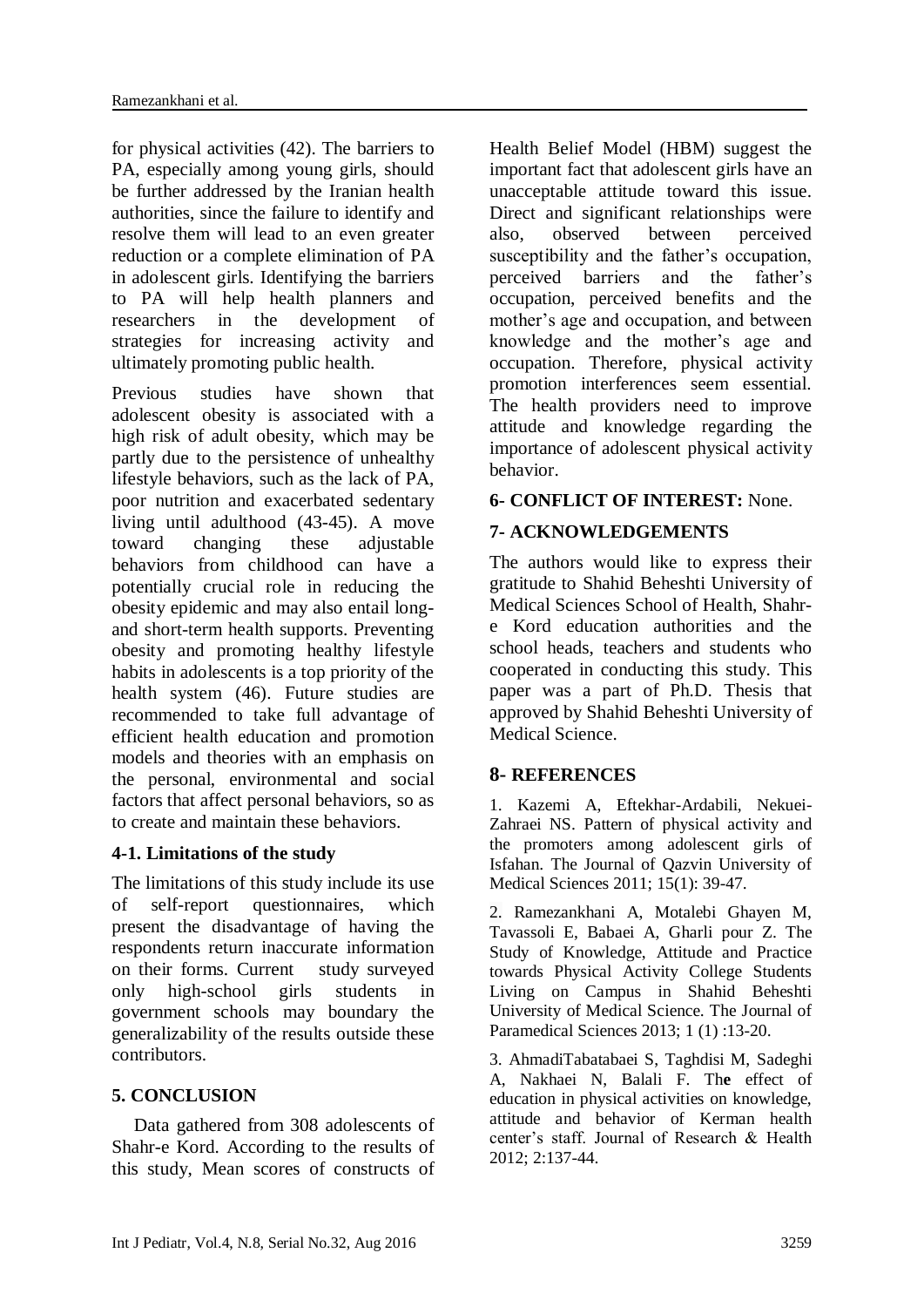4. Aziz S, Noorulain W, Zaidi UE, Hossain K, Siddiqui IA. Prevalence of overweight and obesity among children and adolescents of affluent schools in Karachi. J Pak Med Assoc 2009; 59(1): 35-8.

5. Gonçalves H, Hallal PC, Amorim TC, Araújo CL, Menezes AM. Sociocultural factors and physical activity level in early adolescence. Rev Panam Salud Publica 2007; 22(4): 246-53.

6. Tammelin T, Ekelund U, Remes J, Nayha S. Physical activity and sedentary behaviors among Finnish youth. Med Sci Sports Exerc 2007; 39(7): 1067-74.

7. Ziaee V, Kelishadi R, Ardalan G, Gheiratmand R, Majdzadeh SR, Monazzam MM. Physical activity in Iranian students CASPIAN Study. Iran J Pediatr 2006; 16(2): 157-164.

8. Djalalinia Sh, Kelishadi R, Qorbani M, Peykari N, Kasaeian A, Nasli-Esfahani E, et al. A Systematic Review on the Prevalence of Overweight and Obesity, in Iranian Children and Adolescents. Iran J Pediatr 2016; 26(3):1- 18.

9. Azizi-Soleiman F, Esmaeel lMotlagh M, Qorbani M, Heshmat R, Ardalan G, Mansourian M, et al. Dietary Habits and Health Related Behaviors in Iranian Children and Adolescents: The CASPIAN IV Study. Int J Pediatr 2016; 4(7): 2087-97.

10. Institute of medicine and national research council of the national academies. Local Government Actions to prevent childhood obesity. Washington. DC: national academic press; 2009:1-126.

11. Wagner DI, Wilkerson J. Predicting childhood obesity prevention behaviors using social cognitive theory. International Quarterly of Community Health Education 2005-2006; 24(3): 191-203.

12. Centers for Disease Control and Prevention. Prevalence of physical activity, including lifestyle activities among adults-United States. MMWR 2003; 52:764-69.

13. Amiri P, Ghofranipour F, Ahmadi F, Hooman H, Hosseinpanah F, Jalali-Farahani S. Personal Barriers to Life Style Modification in Overweight/Obese Adolescents: A Qualitative Study. Iranian Journal of Endocrinology and Metabolism 2010; 11(5): 521-530.

14. Tavasoli A, Hasanzade A. Study of knowledge, attitude and practice of Isfahan the second grade middle school girl students toward prevention of osteoporosis based on of Health Belief Model (2010). Zahedan J Res Med Sci (ZJRMS) 2012; 13(9): 60.

15. Hassani L, Shahab Jahanlu A, Ghanbarnejad A, Salimian Rizi A. Effect of educational intervention based on TTM model about regular physical activity among high school gairl students in lenjan. Journal of Preventive Medicine 2015; 1 (2):22-30.

16. Tavassoli E, Reisi M, Javadzade H, Mazaheri M, Gharli pour Z, Ghasemi S, et al. The effect of the health belief model-based education & improvement of consumption of fruits and vegetables: An intervention study. Journal of health in the field 2013; 1(2): 29-35.

17. Tavassoli E, Reisi M, Javadzade H, Gharli pour Z, Gilasi H R, Ashrafi Hafez A. The Effect of Education on the Improvement of Consumption of fruits and vegetables aiming at preventing cardiovascular disease. Medical Journal of the Islamic Republic of Iran (MJIRI) 2015; 29: 1-7.

18. Ramezankhani A, Motalebi Ghayen M , Tavassoli E, Babaei A, , Gharli pour Z. The Study of Knowledge, Attitude and Practice towards Physical Activity College Students Living on Campus in Shahid Beheshti University of Medical Science. Journal of Health Education and Health Promotion 2013; 1(1): 13-20.

19. Hazavehei M, Asadi Z, Hassanzadeh A, Shekarchizadeh P. Comparing the Effect of Two Methods of Presenting Physical Education Course on the Attitudes and Practices of Female Students towards Regular Physical Activity in Isfahan University of Medical Sciences. Iranian Journal of Medical Education 2010; 8(1): 121-33.

20. Jalilian F, Emdadi Sh, Mirzaie M, Barati M. The Survey Physical activity Status of Employed Women in Hamadan University of Medical Sciences: The Relationship between the Benefits, Barriers, SelfEfficacy and Stages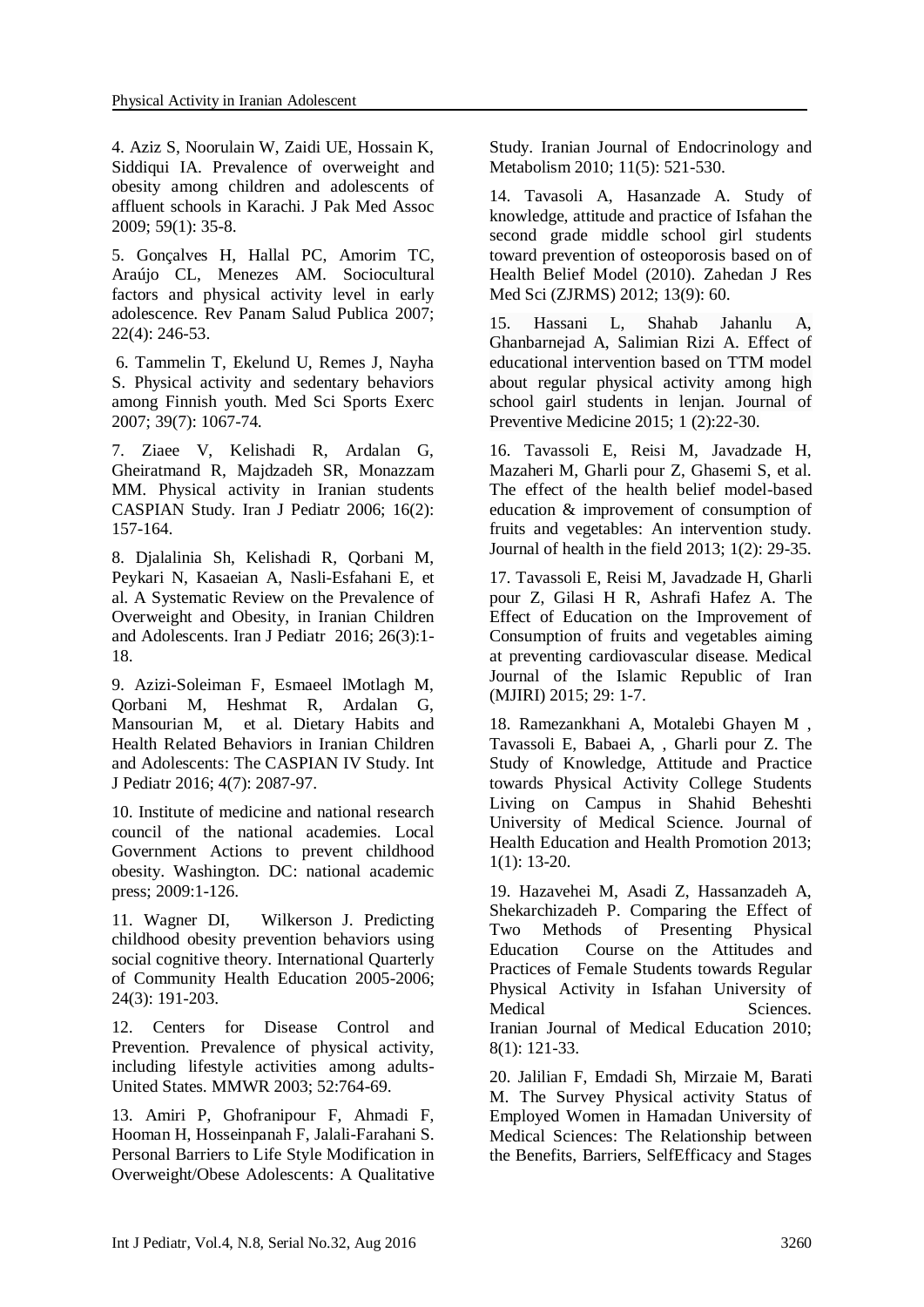of Change. Journal of Yazd university of medical science 2011; 9(4):89-91.

21. Robabi H, Eghbali K, Zareban I, Karimy M, Mirhaghi A, Sanainasab H. An Assessment of Physical Activity Levels among Bank Employees in Iranshahar in 2011. Journal of Torbat Heydariyeh University of Medical Sciences 2013; 2(1): 55-62.

22. Khosh-Fetrat MR, Rahmani KH, Kalantari N, Ghafarpor M, Mehrabi YA, Esmaeilzadeh A. Assessment and comparison diet patterns and BMI among between urban and rural adolescent boys (Zarrin shahr2001-2002). Payesh 2007; 2:119-27. (In Persian)

23. Maffeis C. Aetiology of overweight and obesity in children and adolescents. Eur J Pediatr 2000; 159 Suppl 1:S35-44.

24. te Velde SJ, De Bourdeaudhuij I, Thorsdottir I, Rasmussen M, Hagströmer M, Klepp KI, et al. Patterns in sedentary and exercise behaviors and associations with overweight in 9-14-year-oldboys and girls--a cross-sectional study. BMC Public Health 2007; 7:16.

25. Janssen I, Katzmarzyk PT, Boyce WF, King MA, Pickett W. Overweight and obesity in Canadian adolescents and their associations with dietary habits andphysical activity patterns. J Adolesc Health 2004; 35(5):360-67.

26. Akbari N, Frozandeh N, Delararm M, Rahimi M. Assessment of Perceptions obese mother's students elementary schools into their obesity children and impact education on it. Iranian Journal of Endocrine and Metabolism 2006; 3:241-48.

27. Amy E, Baughcum AE, Chamberlin LA, Deeks CM, Powers SW, Whitaker RC. Maternal Perceptions of Overweight Preschool Children. Pediatrics 2000; 106: 1380-86.

28. Campbell MW, Williams J, Hampton A, Wake M. Maternal concern and perceptions of overweight in Australian preschool-aged children. Med J Aust 2006; 184: 274-77.

29. Huberty J, Balluff M, Beighle A, Berg K, Sun J. Club POSSIBLE: Feasibility of a community collaborative after-school physical activity program for children ages 5-12 years. Journal of Parks and Recreation Administration 2009; 27(2): 97-111.

30. Neumark-Sztainer D, Haines J, Robinson-O'Brien R, Hannan PJ, Robins M, Morris B, et al. 'Ready. Set. ACTION!' A theater-based obesity prevention program for children: A feasibility study. Health Education Research 2009; 24(3): 407-20.

31. Annesi JJ, Faigenbaum AD, Westcott WD, Smith AE. Relations of selfappraisal and mood changes with voluntary physical activity changes in African American preadolescents in an after-school care intervention. Journal of Sports Science and Medicine 2008; 7: 260- 268.

32. Frenn M, Malin S, Bansal N. Stage-based interventions for low-fat with middle school students. Journal of Pediatric Nursing 2003; 18:36-45.

33. Hortz B, Petosa R. Impact of the "Planning to be Active" leisure time physical exercise program on rural high school students. J Adolesc Health 2006; 39(4):530-35.

34. Simon C, Schweitzer B, Oujaa M, Wagner A, Arveiler D, Triby E, et al. Successful overweight prevention in adolescents by increasing physical activity: a 4-year randomized controlled intervention. International Journal of Obesity 2008; 32: 1489–98.

35. Azadi A, Anoosheh M, Alhani F, Hajizadeh E. The effect of implementation of health promotion program in school to control risk factors for obesity in adolescents. Iranian South Medical Journal 2007; 11(2): 153-62.

36. Aghamolaei T, Tavafian S.S, Zare Sh. Physical activity and the stages of change: application of the Trans Theoretical Model. Payesh 2008; 7(3): 253-258.

37. Glanz KA. Rimer BA، Viswanath K. Health Behavior and Health Education Theory: Research and Practice.  $4<sup>th</sup>$  ed.San Farancisco: Josey – Bass publisher; 2008: 25- 175.

38. U.S. Department of Health and Human Services. Physical Activity and Health: A Report of the Surgeon General. Atlanta, GA: U.S. Department of Health and Human Services, Centers for Disease Control and Prevention, National Center for Chronic Disease Prevention and Health Promotion; 1996: 186-90.